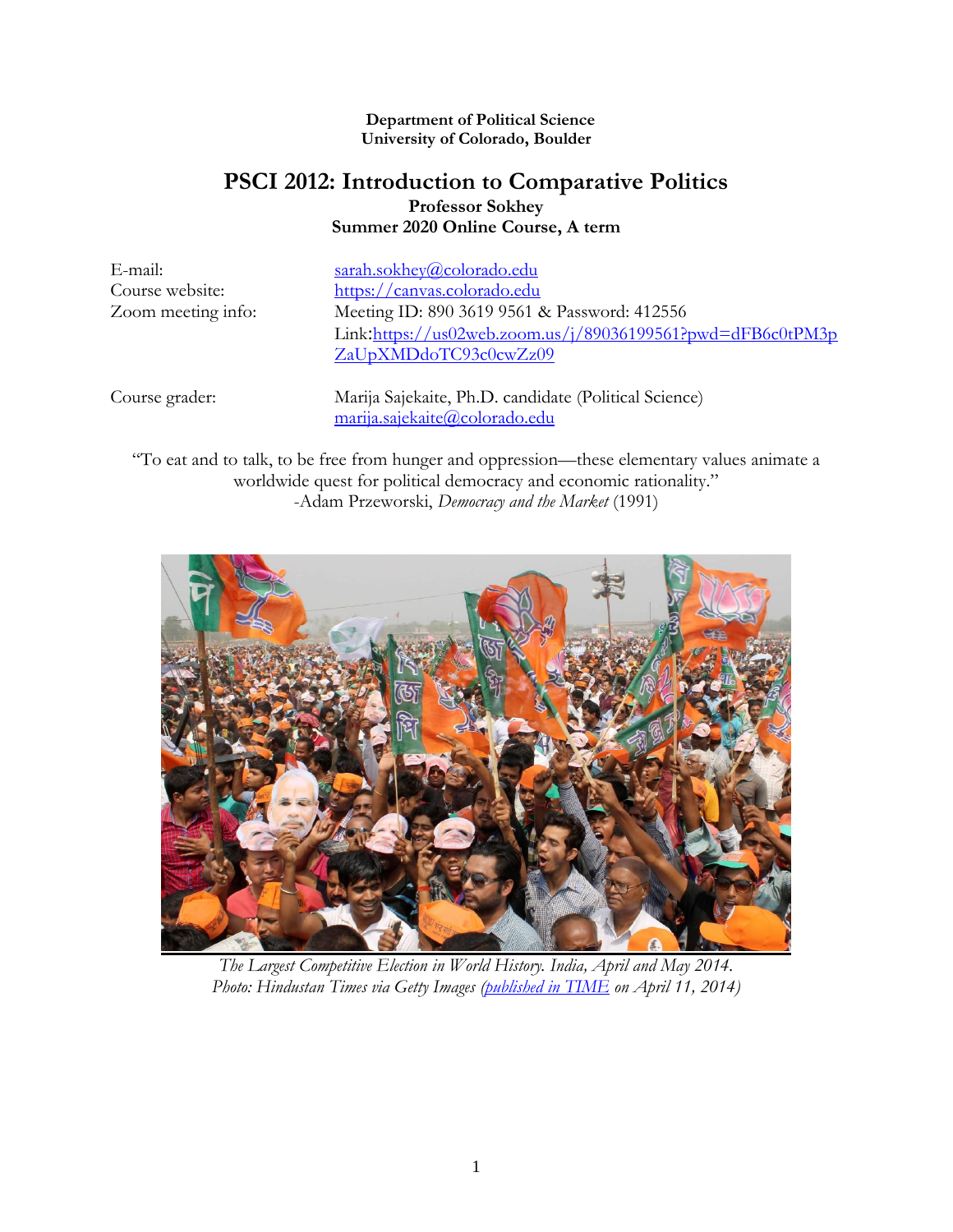## **About the Course: Description & Objectives**

This is an introductory Political Science course with no required prerequisites. This course is required for Political Science majors. We cover many big concepts and ideas relevant for understanding politics in countries around the world. Our course is organized around a study of democracy. The course readings are primarily from two books—*Foundations of Comparative Politics* (Clark, Golder, and Golder, 3rd edition) and *Elections in Hard Times* (Flores and Nooruddin 2016). Students are asked to write a country report, prepare a short country presentation, and discuss their country report & presentation online.

# **Learning During a Global Pandemic: Buffs Together!**

This course was always designed to be online, but there is nothing about learning or teaching that is normal right now. I realize that you may not be taking this course under the same circumstances you had envisioned when you signed up for it. For many of us, this is a time of great uncertainty.

Despite the covid-19 pandemic, I hope that we can all work together to make this course interactive, useful, and interesting. If you have any concerns about the course including accessing course materials, meeting course deadlines, etc., please do let me know.

If you need it, you can find information from the University of Colorado related to covid-19 here:

- University updates & resources:<https://www.colorado.edu/coronavirus>
- Buffs Together Campaign:<https://www.colorado.edu/buffstogether/>

The University of Colorado Boulder campus is—at the time of writing—still partially closed and most University employees are being encouraged to work remotely (including myself). Although this has always been planned as an online summer course, normally I would also offer to meet with you in person on campus. Unfortunately, I cannot meet with you in person this summer. Please do use one of the ways below to be in touch with me. I would love to get to know you and your goals as a student. I'm here to help you succeed.

Ways to be in touch with me:

- Regular email [\(sarah.sokhey@colorado.edu\)](mailto:sarah.sokhey@colorado.edu)
- Canvas email messaging system (from within the course website at [https://canvas.colorado.edu\)](https://canvas.colorado.edu/)
- Zoom live chats see the scheduled times below
- Zoom individual meetings email me to arrange a time to meet
- Traditional phone call email me for details if you prefer this option

## **Professor Bio**

I am an Assistant Professor in the Department of Political Science. I have taught at the University of Colorado since 2009 including having taught Introduction to Comparative Politics (many times!), Russian Politics, East European Politics, and Eastern Europe & the EU. I also teach Ph.D. level seminars in Comparative Political Economy and Comparative Political Institutions.

I research and write primarily about Russian and post-communist politics and especially about economic policies and economic reforms. I am very passionate about learning and teaching about politics around the world. I have been regularly traveling to Russia since 2002 (where I have lived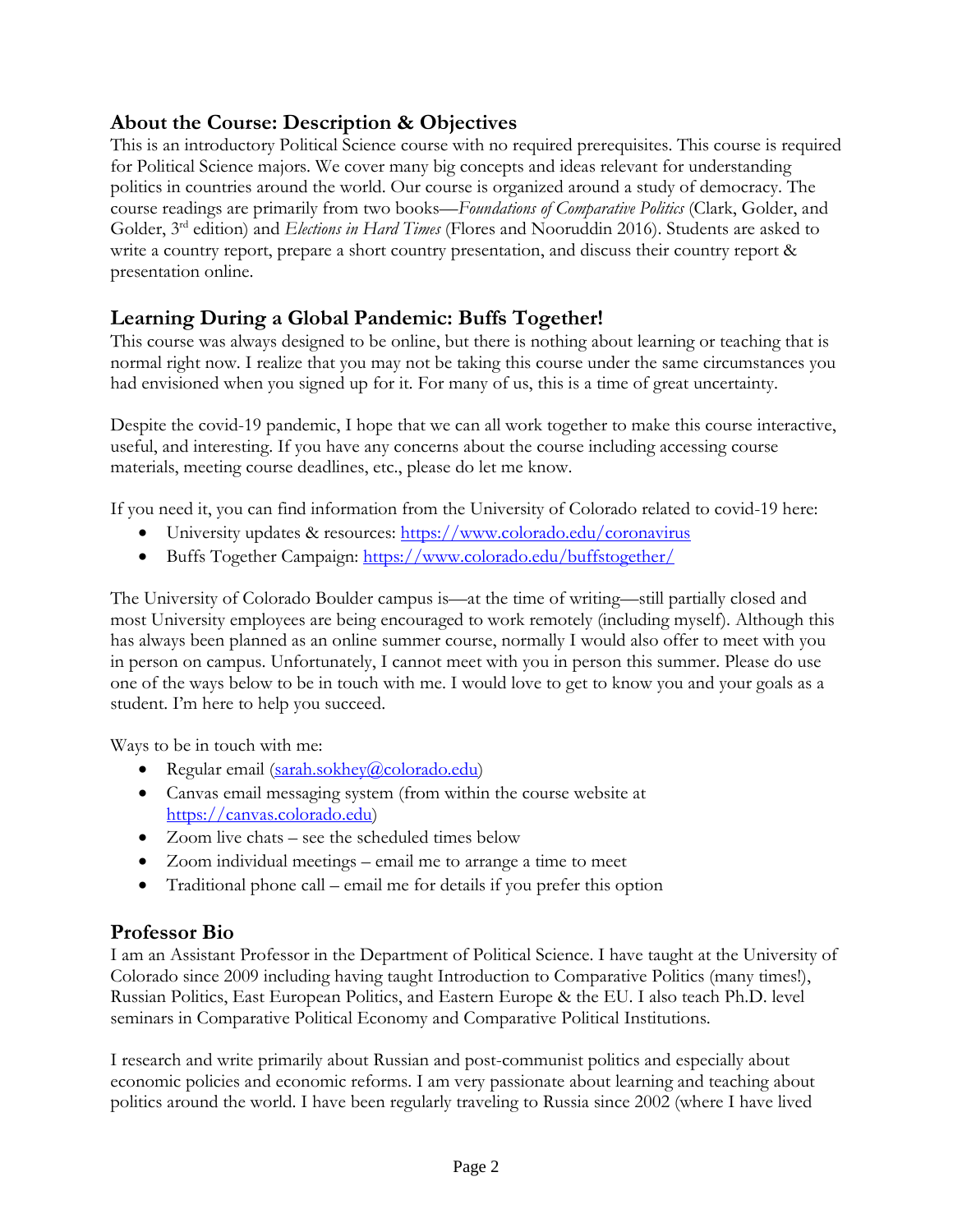and worked) and have also travelled to many European countries (the UK, France, Belgium, Italy, Germany, Switzerland, Finland, the Netherlands, the Czech Republic, Austria, Latvia, Estonia, Ukraine, and Romania) as well as Kazakhstan, India, Mexico, and Canada.

## **Communication Policy**

For the purposes of this course, I prefer to go by "Professor Sokhey" and I use the pronouns she/her/hers. My preferred method of contact is my University email [\(sarah.sokhey@colorado.edu\)](mailto:sarah.sokhey@colorado.edu) or the messaging system within Canvas. I will always do my best to respond within 24 hours of your message, and will often respond more quickly than that. I will typically respond between 9am and 5pm from Monday through Friday. I will respond on Saturdays and Sundays, but on weekends I will respond more slowly and you will likely need to wait until the evening to receive a response. If you do not receive a response within 24 hours, please send me a reminder in case I missed your message. I am also happy to schedule a Zoom meeting with you, or to arrange a traditional phone call.

## **Zoom Live Chat & Meeting Info**

My plan is to use the same Zoom meeting ID and password for all online live chats and web meetings with you throughout the course. I reserve the right to change the meeting ID and password if necessary. I will, of course, let you know if this changes.

Zoom Link for meetings: <https://us02web.zoom.us/j/89036199561?pwd=dFB6c0tPM3pZaUpXMDdoTC93c0cwZz09>

Zoom Meeting ID: 890 3619 9561 Zoom Password: 412556

## **Course Overview**

This course is organized into 5 modules which each address a different topic. The online course will include regular online discussions including small group discussions to facilitate your learning and comprehension and to encourage all students to be engaged with the material. Please see the course outline below for a detailed schedule for our class.

## **Student Responsibilities**

It is your responsibility to regularly complete the readings, listen to the recorded lectures, and participate in online discussions. You are also required to write a 3-page country report and upload a recorded presentation which will be discussed online in small groups. **All of your online discussion comments, exams, country report and presentation should be completed by the deadlines indicated on the Canvas website.**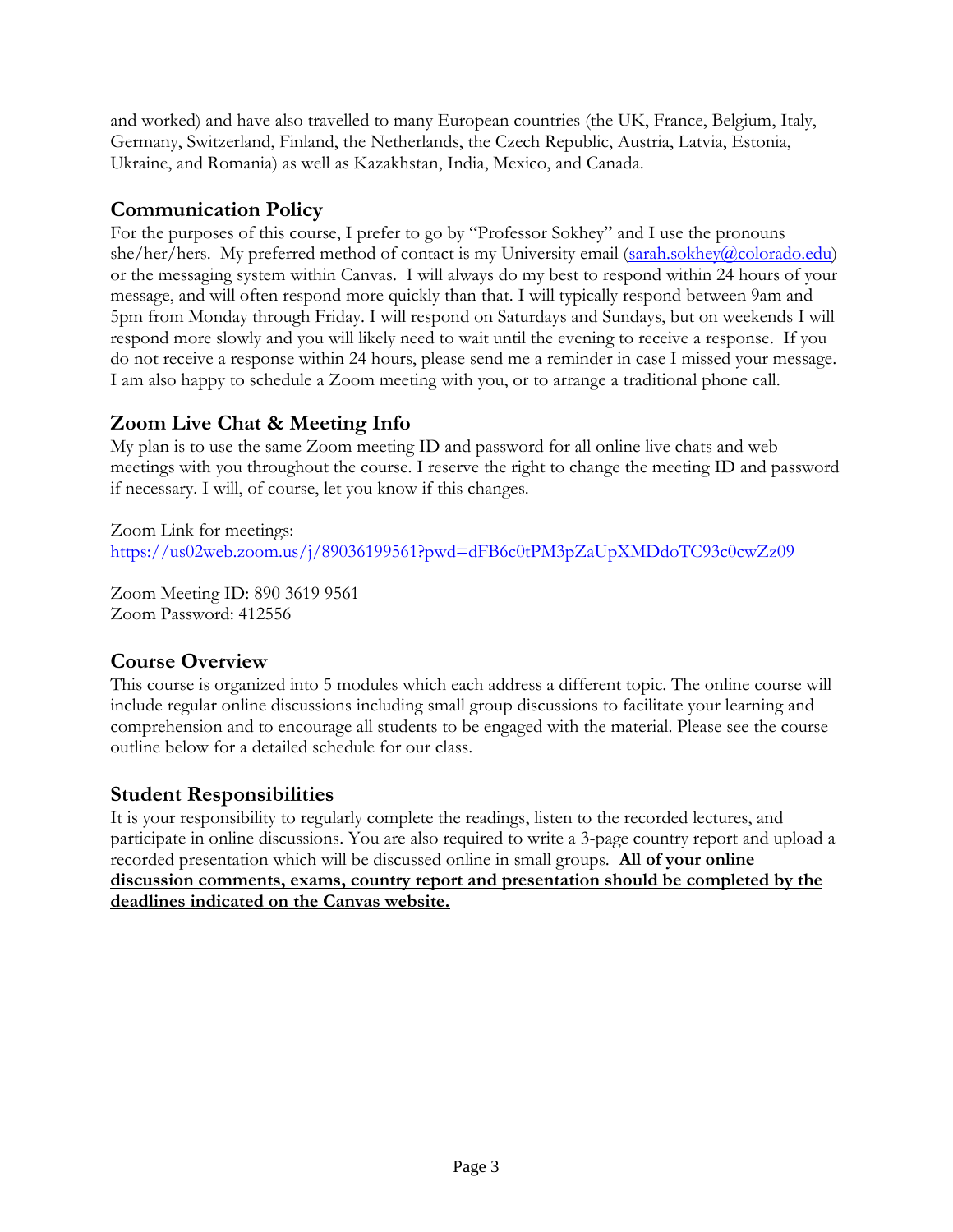## **Course Grade**

Your course grade will be based on the following:

| Exam $#1$                                                            | 20%                                                            |  |  |
|----------------------------------------------------------------------|----------------------------------------------------------------|--|--|
| Exam $#2$                                                            | 20%                                                            |  |  |
| Exam $#3$                                                            | 10%                                                            |  |  |
| Country Report (3 pages)                                             | 15%                                                            |  |  |
| Country Presentation                                                 | 10%                                                            |  |  |
| Country Discussion                                                   | $5\%$                                                          |  |  |
| Weekly Online Discussion (4 times)                                   | $10\%$ (worth 2.5% each time)                                  |  |  |
| Weekly Comments on News (4 times)<br>Weekly Group Check-In (4 times) | $5\%$ (worth 1.25% each time)<br>$5\%$ (worth 1.25% each time) |  |  |
|                                                                      |                                                                |  |  |

Extra Credit See below (max of 5 points added to your final grade)

## **Grading Scale**

I use the following standard scale in assessing grades.

| $\mathsf{A}$ | -94+    |            | $C+$ 77-79 | Е. | 59 and below |
|--------------|---------|------------|------------|----|--------------|
| $A-$         | $90-93$ | <b>C</b>   | - 74-76    |    |              |
| $B+$         | 87-89   | $C_{\tau}$ | 70-73      |    |              |
| B.           | 84-86   |            | $D+$ 67-69 |    |              |
| $B-$         | 80-83   | $\Box$     | 60-66      |    |              |

## **Exams (50% total)**

There will be two midterm exams (worth 20% each) and a final exam (worth 10%). Exam #1 and Exam #2 will each be 30 multiple choice questions and 2 short answer questions. Exam #3 will be several short answer questions. All of the exams will be timed. You will have 1 hour to take each exam within a set 24-hour period

## **Country Report (15%)**

You will be asked to write a 3-page country report applying concepts from the class to any country in the world except for the United States (don't write about the United States). There is a detailed handout with all of the specific requirements for this report.

## **Country Presentation (10%)**

You should prepare a 5-minute recorded presentation with slides which will be posted on Canvas. You are welcome to use any recording software with which you are comfortable. The University of Colorado makes the Zoom software free for all students. Information about recording your presentation with Zoom is available on our Canvas course website [\(https://canvas.colorado.edu\)](https://canvas.colorado.edu/).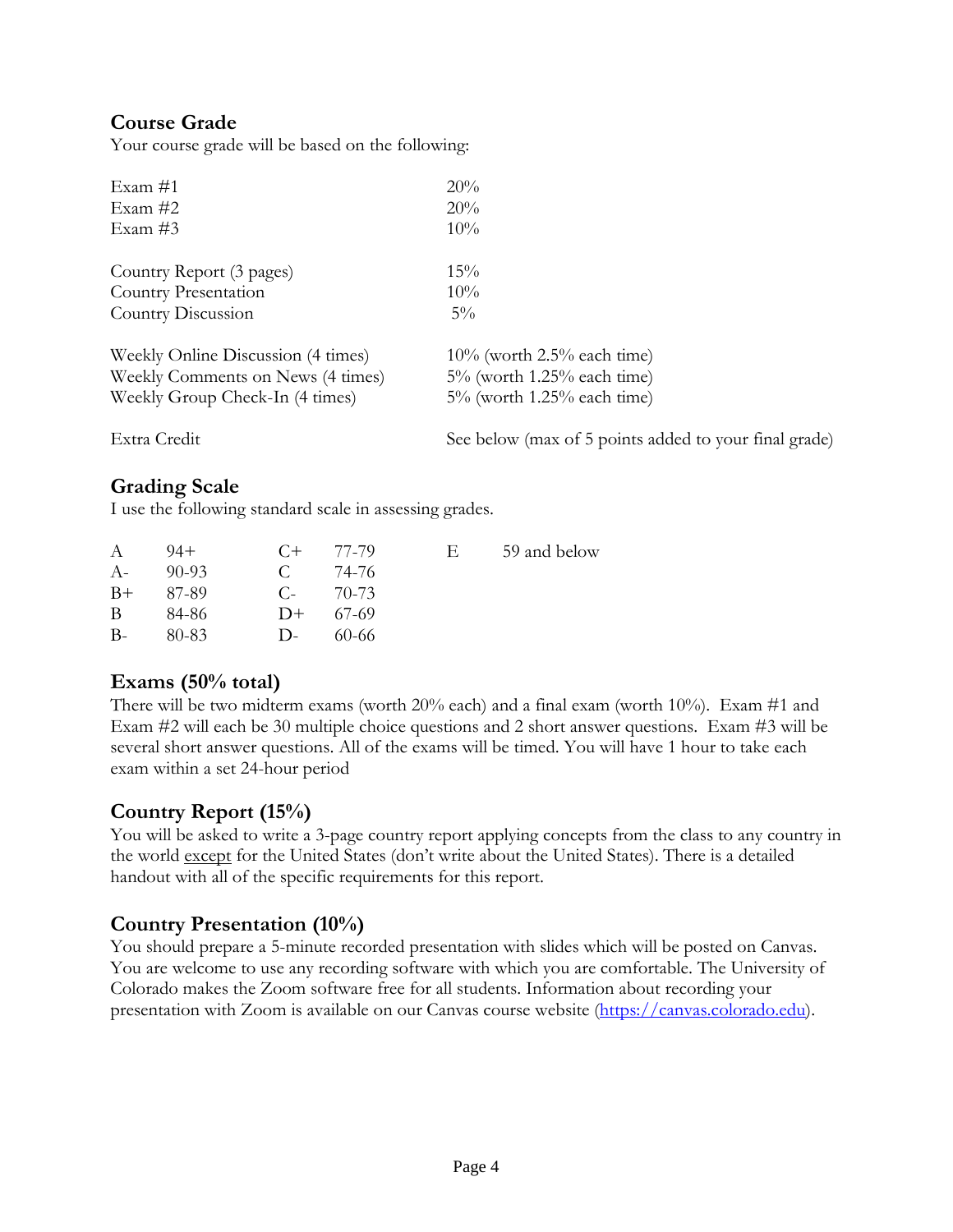## **Country Discussion (5%)**

You will be assigned to a small group of students in the class. You should watch the presentations of your other group members and comment and ask questions about the presentation online. Your comments should, of course, be polite and professional. You are all smart people with interesting things to say and you should approach the discussion of each other's work with this perspective in mind.

## **Weekly Participation (worth 20% of final grade total) – Due each Friday**

The requirements for participation are intended to make the course more interactive and engaging without taking up too much of your time. By each Friday, you should post comments and respond to comments in the class discussion, news comments, and check-ins as described below. I will regularly comment on and participate in all of these ways too. Exam questions will also come from these online discussions so it is to your advantage to participate!

### **1. Class Discussion (worth 2.5% of final grade for each of 4 discussions = 10% of final grade)**

By each Friday of the class, you will be asked to make 1 comment and respond to 1 comment by another student. There will be weekly discussion question prompts that you should respond to for this. Your comment and response should both substantively address the topic at hand and should be at least 75 words long (a short paragraph) although you may write more than that. As always, be courteous and professional in your comments just as you would be for an in-person class.

### **2. News Comments (worth 1.25% of final grade for each of 4 news' comments = 5% of final grade)**

By each Friday of the class, you will be asked to make 1 comment and respond to 1 comment about current events articles that have been posted on our Canvas course website. Your comment and response should both substantively address the topic at hand and should be at least 75 words long (a short paragraph) although you may write more than that. As always, be courteous and professional in your comments just as you would be for an in-person class.

### **3. Check-In (worth 1.25% of final grade for each of 4 check-ins = 5% of final grade)**

By each Friday of the class, you will be asked to make 1 comment and respond to 1 comment in your group check in. You will be assigned to a small group of students in the class for this check-in. Once a week, very quickly check in with your assigned group to answer ONE of the following questions: 1) What was clearest or most interesting about the course this week? 2) What was the most confusing about the course this week? 3) What is something interesting happening in a country you care about (other than the United States)? There is no required length (no word count) for this check-in.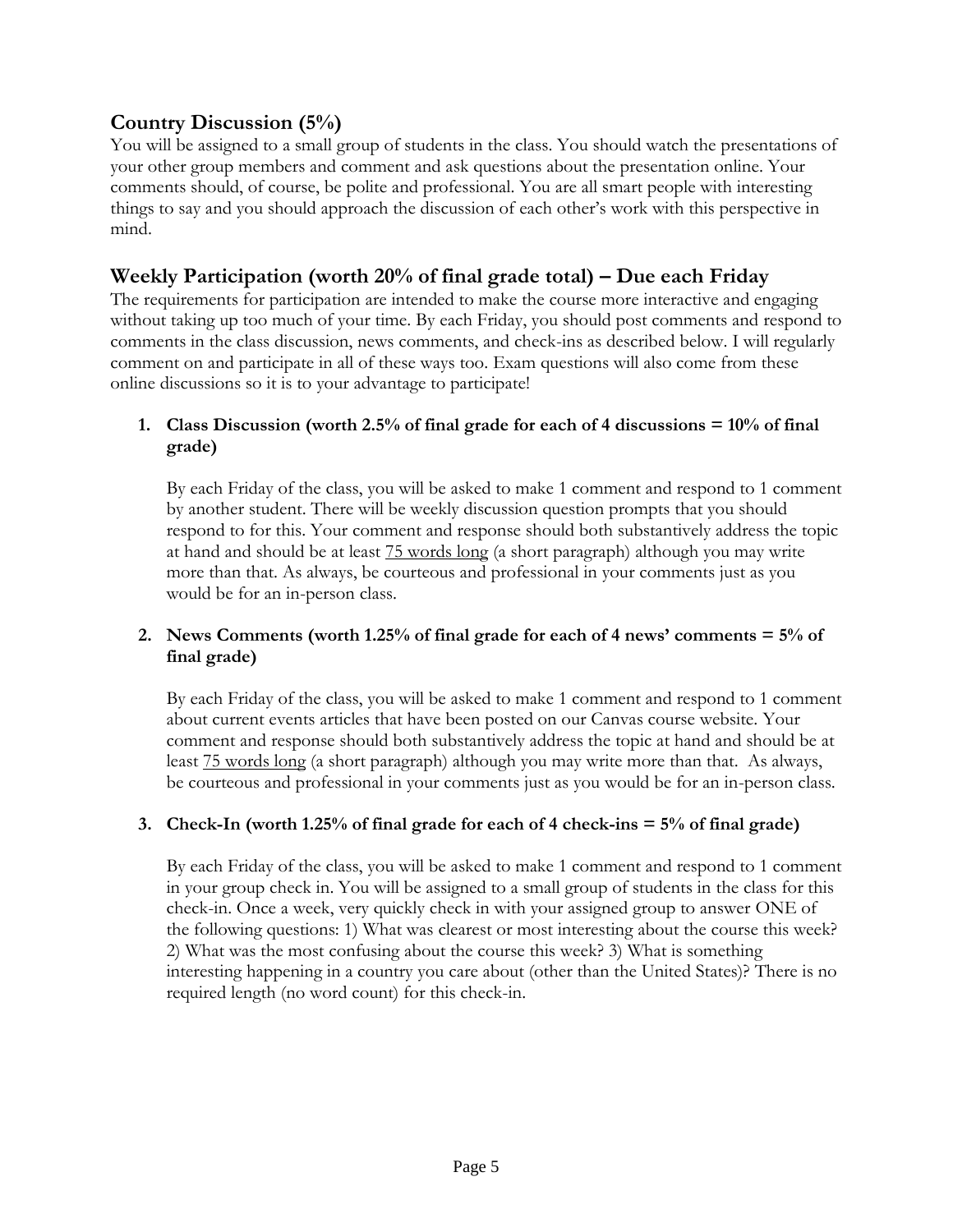## **Extra Credit (for a maximum of 5 points added to your final grade)**

There are several ways to earn extra credit in the course. Regardless of which option you do (or not not) choose to do, you may not earn more than 5 points of extra credit added to your final grade. This means that you can pick & choose different ways to earn a few points of extra credit

- **1. Record your Name on "Name Coach" on Canvas (1 point added to your final grade).**  You can earn 1 point added to your final grade if you record the pronunciation of your name on "Name Coach" on our Canvas course website BEFORE the first Friday of class. Click on the "Name Coach" tab on the left side of Canvas and follow the instructions. This is a very easy way to get an extra point for your grade!
- **2. Participate in a live chat on Zoom OR schedule an individual meeting (1 point added to your final grade per live chat or meeting).** You may earn extra credit by participating in a weekly live chat with me. I know that these times will not work for everyone. If you would like to schedule an individual Zoom meeting with me instead, you can also earn extra credit that way. You can earn 1 point added to your final grade for each weekly chat or individual Zoom meeting with me. I will record and post these live chats so that you can watch them online afterwards.

I am scheduling the weekly chats on different days & times in an attempt to have at last 1 time that works for most people. I will begin all live chats with a short (5-10 minute) presentation and then open it up to questions. If there are a lot of students, then I may use the breakout feature on Zoom and I will pop in and out of the groups. These are designed to last 30-45 minutes, but will not go over an hour at most. Each live chat has a designated topic, but you will also have the chance to ask anything about the course.

- o Tuesday, June 2, 11am (MST) Topic: Meet & Greet with a Q&A
- o Wednesday, June 10, 4pm (MST) Topic: Exam #1
- o Monday, June 15, 1:30pm (MST) Topic: Country report
- o Thursday, June 25, 12pm (MST) Topic: Exam  $#2$
- o Tuesday, June 30, 10am (MST) Topic: Exam #3

Zoom Meeting ID: 890 3619 9561 & Zoom Password: 412556

Zoom link for live chats & meetings:

[https://us02web.zoom.us/j/89036199561?pwd=dFB6c0tPM3pZaUpXMDdoTC93c0cwZz0](https://us02web.zoom.us/j/89036199561?pwd=dFB6c0tPM3pZaUpXMDdoTC93c0cwZz09) [9](https://us02web.zoom.us/j/89036199561?pwd=dFB6c0tPM3pZaUpXMDdoTC93c0cwZz09)

3. **Write a reaction paper (2 points added to your final grade for each paper; max of 2** 

**reaction papers).** You may complete an optional recommended reading and write a two-page reaction paper (double-spaced, 12-point font, Times New Roman, 1'' margins, no big header at the top) which: 1) **briefly summarizes** the content of the reading, and 2) gives **your reaction & thoughts** about the reading. Your response paper should tie into what we are covering in the course. You may complete no more than TWO extra credit reaction papers. Each extra credit reaction paper you write is worth 2 points added to your final grade. You may only receive 1 extra credit point if the response paper does not summarize the reading correctly or does not give your reaction to the reading. If you are especially interested in a topic on the syllabus for which there is not a recommended optional reading, please let me know and I may be able to recommend readings for extra credit. The response paper does not have to be turned in on any particular day. You must turn in your extra credit response papers by the last day of class.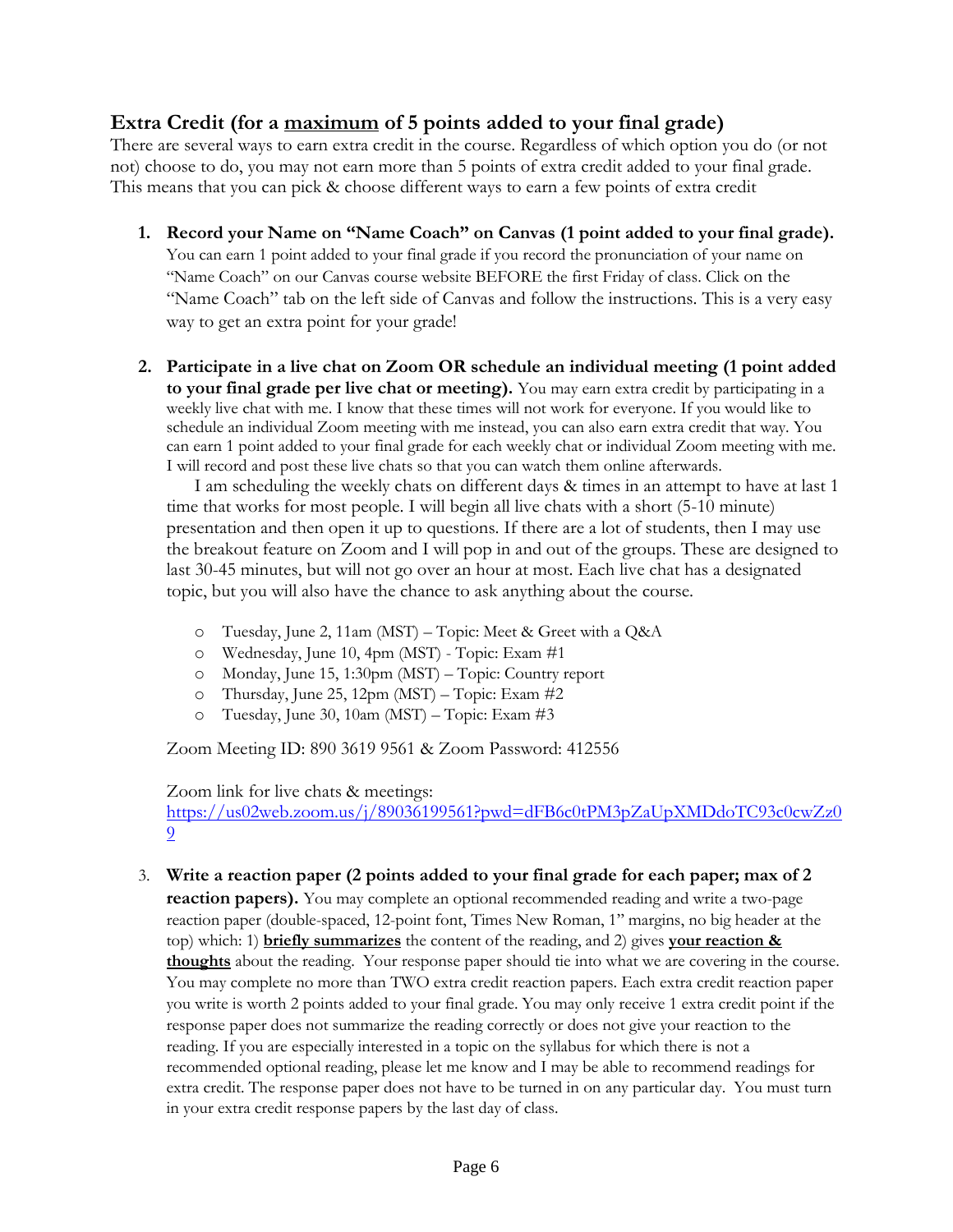## **Late Policy – Read This! It's Important!**

Because this is an online summer course which takes place over only 5 weeks, it is very important to submit your work on time in keeping with all of the deadlines indicated on our Canvas course website. **Late work will only be accepted for 24 hours after the deadline indicated on our Canvas course website. After 24 hours past the deadline, work will no longer be accepted. There is a 15-point penalty for any late work submitted after the time due as indicated on our Canvas course website. To be fair to all students, the same late penalty will apply regardless of when you submit it after the time due and before the 24 hours is up.**

**POLICY ON MISSING EXAMS & MAKE-UP EXAMS:** It is your responsibility to pay attention to when the 24 period to take the exam happens and to complete the exam within this window of time. The exam is designed in this way to minimize cheating and to provide a structured pace for the course. Because of that, in general I cannot offer a make-up exam option including for students who may have simply forgotten to take the exam or who have not been regularly logging into the course website and failed to realize when the exam was being offered. Any exceptions to this policy for extenuating circumstances are at the full discretion of the instructor.

## **Required Books**

*Foundations of Comparative Politics*, William Roberts Clark, Matt Golder, & Sona Nadenichek Golder, ISBN: 978-1-5063-6073-7.

*Elections in Hard Times: Building Stronger Democracies in the 21st Century*, Thomas Flores and Irfan Nooruddin, Cambridge University Press, 2016.

**Getting the books:** I take the cost, availability, and accessibility of books very seriously when choosing what to assign. Both of these books are available through the Canvas course website (canvas.colorado.edu) with the "Inclusive Access" option (there is an option to pay for 180 days of access and you can read it directly from the course website). "Inclusive Access" has a "read aloud" option if you would like. From our Canvas course website, click on the "Course Materials" tab on the left side of the website for more information.

When I checked on May 20, 2020, *Foundations of Comparative Politics* is available in print or as electronic books on Amazon (about \$25 to rent, about \$70 for the eBook, and about \$80 for a print copy), and Chegg (about \$26 to rent, \$42-53 for the eBook, and \$96 for a print copy). *Elections in Hard Times* was available on Amazon (\$24 as a Kindle book, \$30 for a print copy).

If you have any trouble buying or accessing these book, please let me know.

## **Classroom Behavior**

Students and faculty each have responsibility for maintaining an appropriate learning environment. Those who fail to adhere to such behavioral standards may be subject to discipline. Professional courtesy and sensitivity are especially important with respect to individuals and topics dealing with race, color, national origin, sex, pregnancy, age, disability, creed, religion, sexual orientation, gender identity, gender expression, veteran status, political affiliation or political philosophy.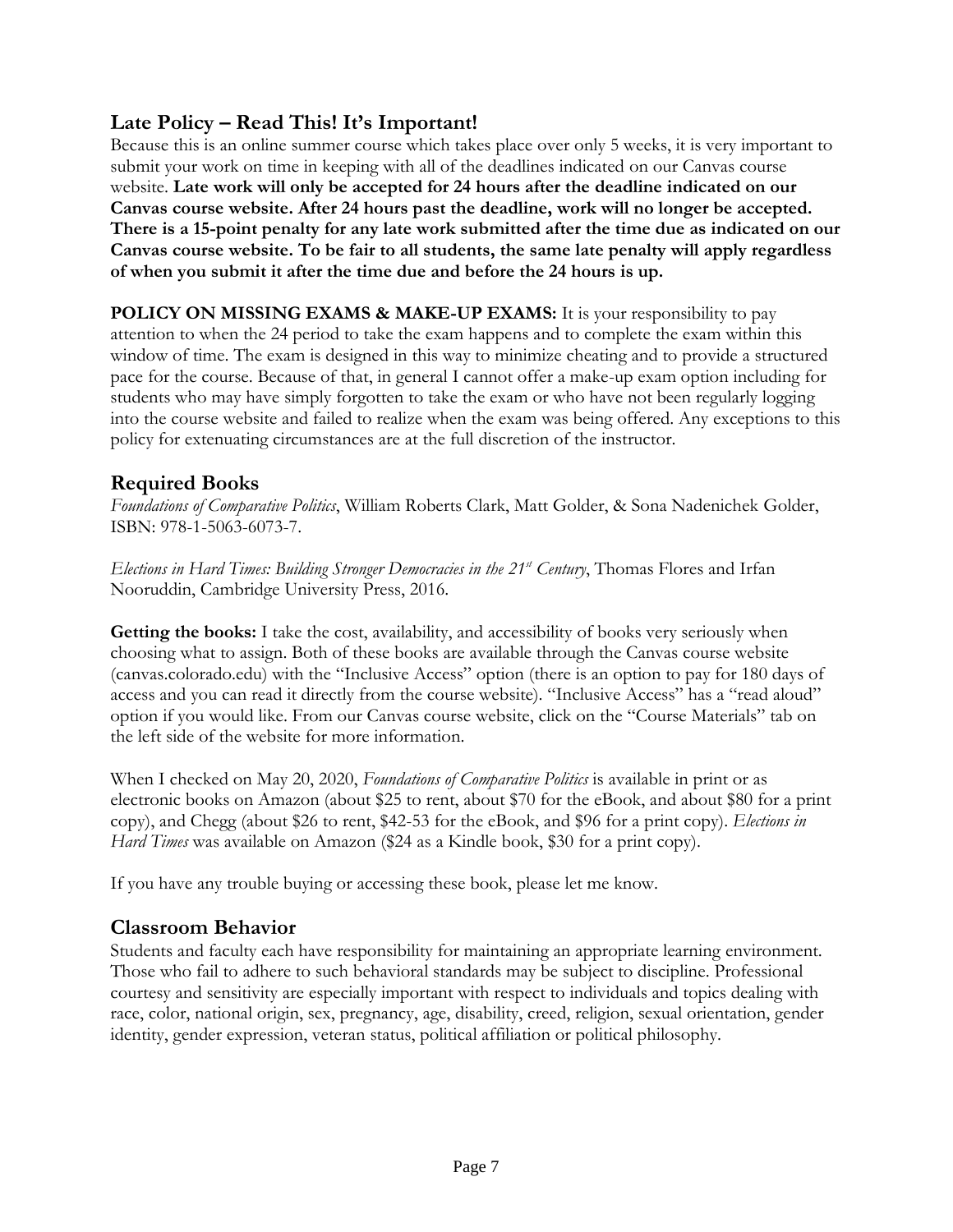# **Classroom Behavior Online (Netiquette)**

All students should be aware that their behavior impacts other people, even online. We should strive to develop a positive and supportive environment and to be courteous to each other. Due to the nature of the online environment, these are some things to remember:

- 1. Always think before you write. In other words, without the use of non-verbal cues, your message can be misinterpreted. Please think twice before you hit submit.
- 2. Keep it relevant. Please do not stray from the discussion in the assigned questions.
- 3. Never use all caps. This is the equivalent of yelling in the online world. It is not fun to read. Only use capital letters when appropriate.
- 4. Make sure that you are using appropriate grammar and structure. In other words, you should not write "R U" instead of "are you". There are people in the class that may not understand this type of abbreviation, not to mention it does nothing to help expand your writing and vocabulary skills. Emoticons are fine as long as they are appropriate. A smile  $\odot$  is welcome; anything offensive is not.
- 5. Treat people the same as you would face-to-face. In other words, it is easy to hide behind the computer. In some cases, it empowers people to treat others in ways they would not in person. Remember there is a person behind the name on your screen. Treat all with dignity and respect and you can expect that in return.
- 6. Respect the time of others. This class is going to require you to work in groups. Learn to respect the time of others in your group and your experience will be much better. Do your best to post your discussion comments in a timely manner. Post your country presentation in a timely manner, and respond as soon as you are able.

See also:<http://www.albion.com/netiquette/corerules.html>

# **Accommodations for Disabilities**

If you qualify for accommodations because of a disability, please submit your accommodation letter from Disability Services to me in a timely manner so that your needs can be addressed. Disability Services determines accommodations based on documented disabilities in the academic environment. Information on requesting accommodations is located on the Disability Services [website.](http://www.colorado.edu/disabilityservices/students) Contact Disability Services at 303-492-8671 or  $\frac{d \sin 6(a) \cos 2b \cos 2b}{d \sin 2b \cos 2b}$  for further assistance. If you have a temporary medical condition or injury, see [Temporary Medical Conditions](http://www.colorado.edu/disabilityservices/students/temporary-medical-conditions) under the Students tab on the Disability Services website.

# **Honor Code**

All students enrolled in a University of Colorado Boulder course are responsible for knowing and adhering to the Honor Code. Violations of the policy may include: plagiarism, cheating, fabrication, lying, bribery, threat, unauthorized access to academic materials, clicker fraud, submitting the same or similar work in more than one course without permission from all course instructors involved, and aiding academic dishonesty. All incidents of academic misconduct will be reported to the Honor Code [\(honor@colorado.edu\)](mailto:honor@colorado.edu); 303-492-5550). Students who are found responsible for violating the academic integrity policy will be subject to nonacademic sanctions from the Honor Code as well as academic sanctions from the faculty member. Additional information regarding the Honor Code academic integrity policy can be found at the [Honor Code Office website.](https://www.colorado.edu/osccr/honor-code)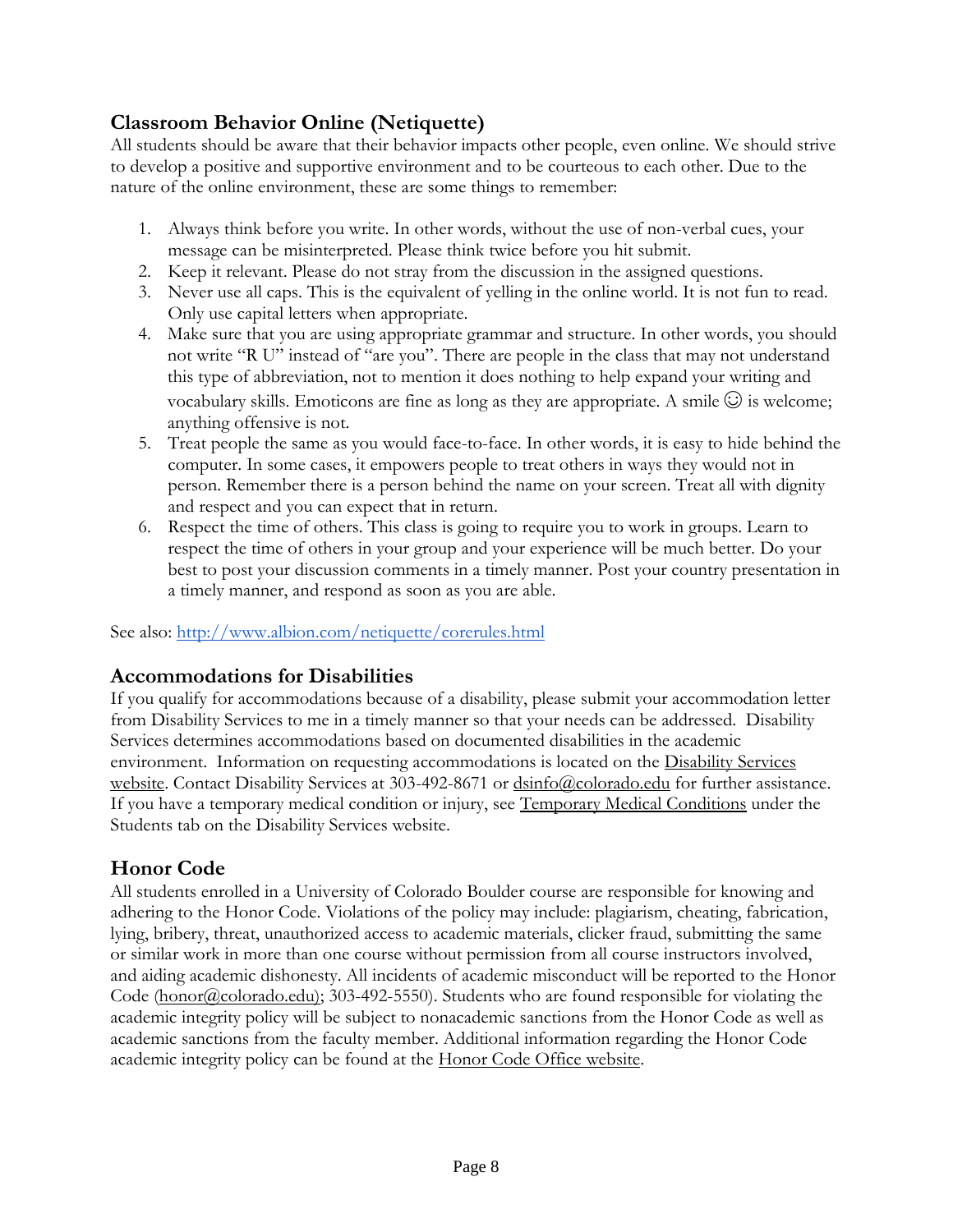## **Plagiarism & Cheating**

In this course, the academic penalty for any instance of plagiarism or cheating—no matter how small—is failing the course. I will also report any plagiarism or cheating to the Honor Council at the University of Colorado. Please do not risk failing the course by plagiarizing. If you are having trouble with the course assignments, please contact me. The penalty for plagiarism is not worth it.

## **Sexual Misconduct, Discrimination, Harassment and/or Related Retaliation**

The University of Colorado Boulder (CU Boulder) is committed to fostering a positive and welcoming learning, working, and living environment. CU Boulder will not tolerate acts of sexual misconduct (including sexual assault, exploitation, harassment, dating or domestic violence, and stalking), discrimination, and harassment by members of our community. Individuals who believe they have been subject to misconduct or retaliatory actions for reporting a concern should contact the Office of Institutional Equity and Compliance (OIEC) at 303-492-2127 or cureport@colorado.edu. Information about the OIEC, university policies, [anonymous reporting,](https://cuboulder.qualtrics.com/jfe/form/SV_0PnqVK4kkIJIZnf) and the campus resources can be found on the [OIEC website.](http://www.colorado.edu/institutionalequity/)

Please know that faculty and instructors have a responsibility to inform OIEC when made aware of incidents of sexual misconduct, discrimination, harassment and/or related retaliation, to ensure that individuals impacted receive information about options for reporting and support resources.

## **Religious Holidays**

Campus policy regarding religious observances requires that faculty make every effort to deal reasonably and fairly with all students who, because of religious obligations, have conflicts with scheduled exams, assignments or required attendance.

Because this is a condensed 5-week summer class, if possible I would like to be notified at the beginning of the course if there are any requests for accommodations for religious observances. Nonetheless, I will do my best to honor your request whenever you make it. See the campus policy [regarding religious observances](http://www.colorado.edu/policies/observance-religious-holidays-and-absences-classes-andor-exams) for full details.

## **Names & Pronouns**

Professional courtesy and sensitivity are especially important with respect to individuals and topics dealing with differences of race, culture, religion, politics, sexual orientation, gender, gender variance, and nationalities. Class rosters are provided to the instructor with the student's legal name. I will gladly honor your request to address you by an alternate name or gender pronoun. Please advise me of this preference early in the semester so that I may make appropriate changes to my records. See polices at [colorado.edu/policies/classbehavior.html](http://www.colorado.edu/policies/classbehavior.html) and at

[colorado.edu/studentaffairs/judicialaffairs/code.html#student\\_code.](http://www.colorado.edu/studentaffairs/judicialaffairs/code.html)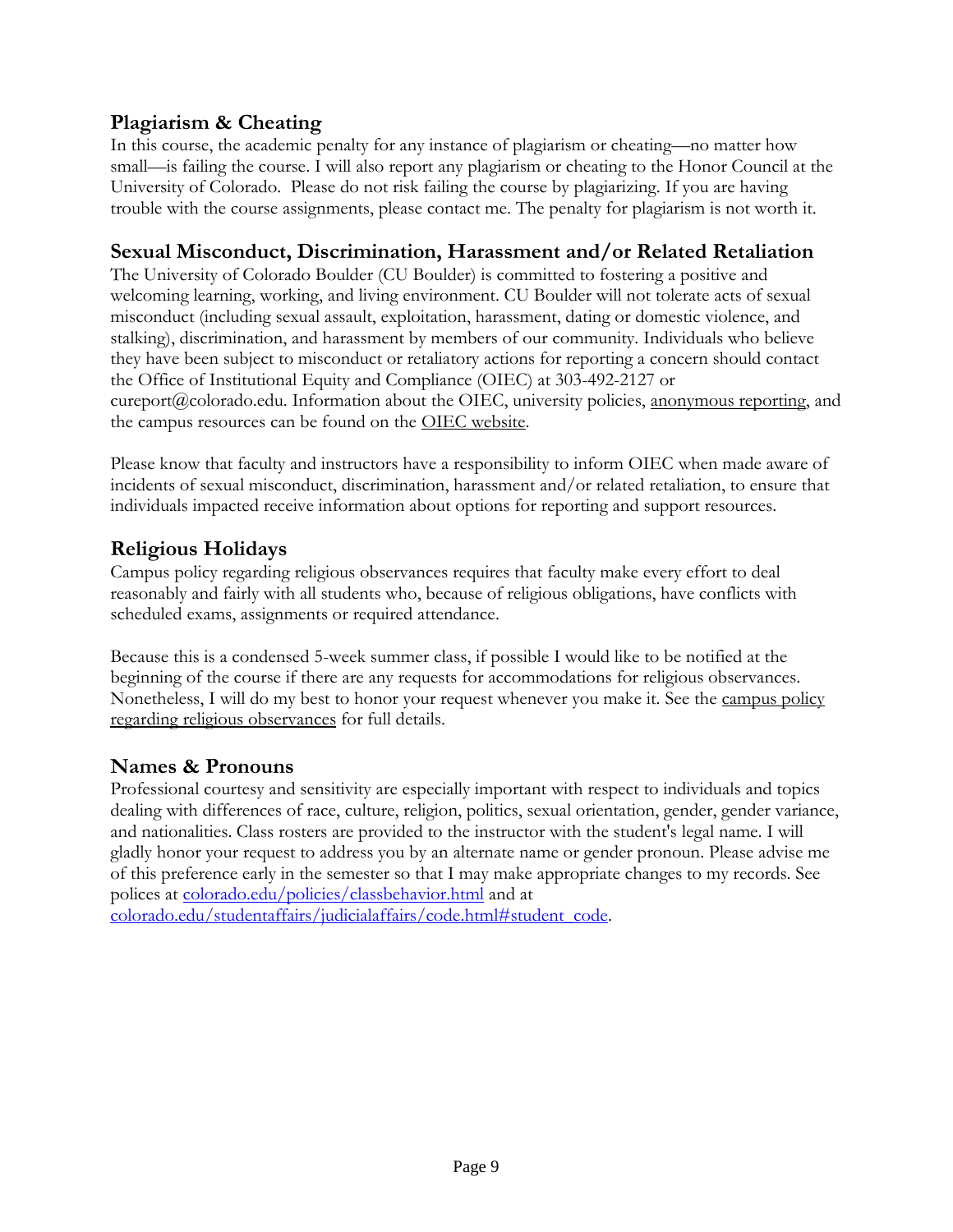## **Extensions & Make-ups**

I understand that unexpected things happen during a course. In case of emergencies, extensions and make-ups should be discussed with me individually and will be arranged on a case-by-case basis contingent on proper documentation of any incident preventing you from meeting the deadline. Please talk to me as soon as possible in the event that you need to make alternate arrangements. I will make every effort to make accommodations in the event of unavoidable emergencies. **Please note that emergencies do not include having too much work in other classes, or trips or vacations. This is an online, intensive summer course and it is very important to keep up with the required deadlines.**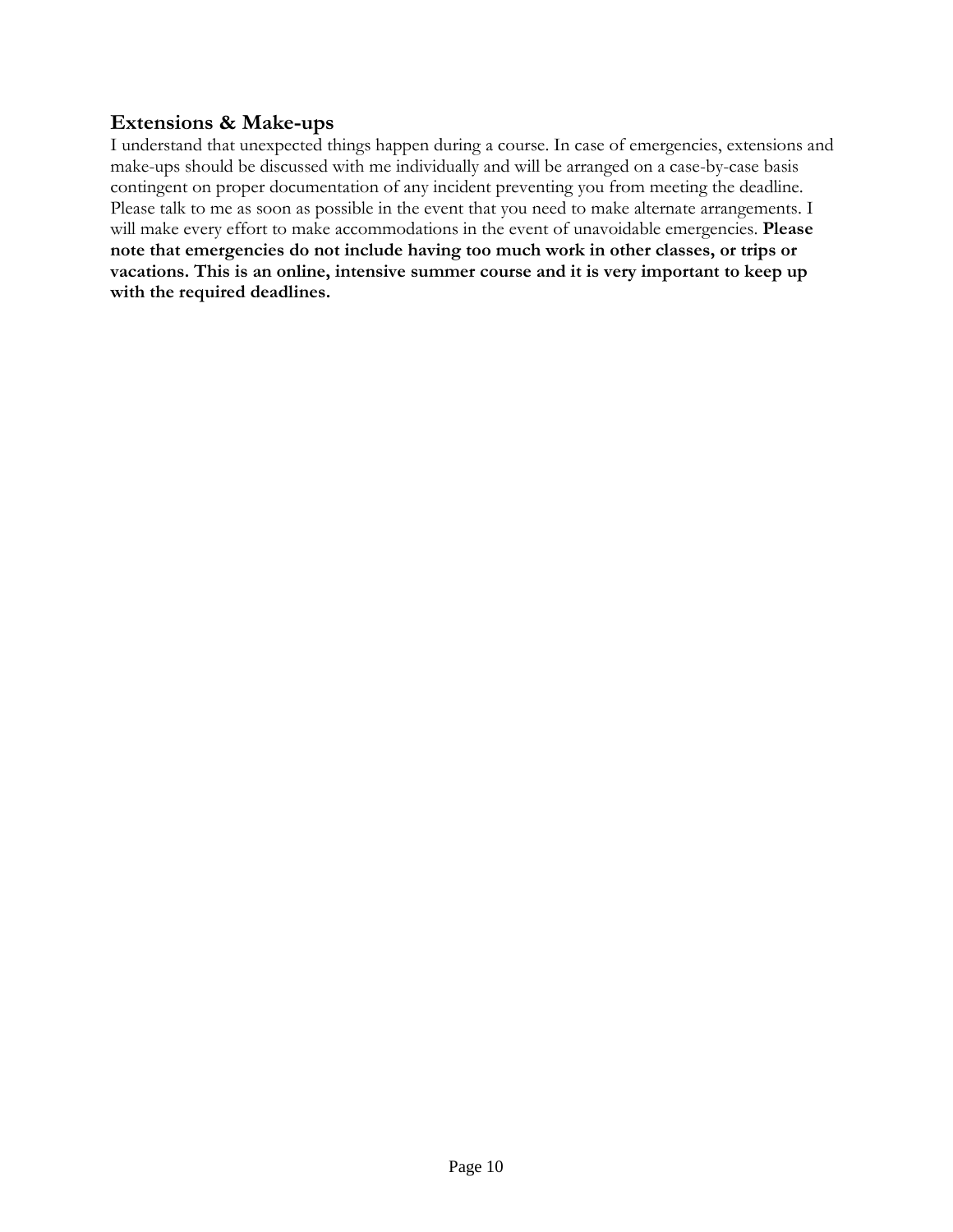## **Course Outline**

I recommend doing the required reading before watching the online lectures. Exam questions will be taken from the required, the online lectures, and the online discussion. This online course is organized around 5 modules (which correspond to the 5 weeks of this online course):

- Module 1: Introducing Comparative Politics
- Module 2: Where Democracy Comes From
- Module 3: Democratic Transitions
- Module 4: Different Kinds of Democracies
- Module 5: Promoting Democracy Around the World

### **Module 1: Introducing Comparative Politics**

### **Lecture 1: What is Comparative Politics? Why Should You Study It?**

#### Required reading

*Foundations of Comparative Politics,* Chapter 1: Introduction, pp. 1-12

Extra credit reading for a reaction paper: Adam Przeworski. 2016. "Democracy: A Never-Ending Quest," *Annual Review of Political Science*, 19:1-12

# **Lecture 2: How Do We Study Comparative Politics Scientifically?**

Required reading *Foundations of Comparative Politics,* Chapter 2 (What is Science?), pp. 13-31

### **Lecture 3: Democracy May Be Good, But It's In Decline**

### Required Reading

- *Foundations of Comparative Politics*, Defining Democracy, Chapter 5, pp.71-74
- *Foundations of Comparative Politics*, read Box 8.2, "The Tale of Two Leopolds," pages 191-192
- *Elections in Hard Times* (Flores and Nooruddin 2016), Preface, pages xv-xvii, and Chapter 1 (Introduction), pp.1-23

Extra credit reading for a reaction paper: Samuel Huntington. 1991. *The Third Wave of Democratization*: *Democratization in the Late Twentieth Century*, Harvard University Press; Francis Fukuyama.1989. "The End of History?" *The National Interest* (Summer): 3-18.

### **Lecture 4: Elections in Hard Times**

### Required Reading

*Elections in Hard Times*, Chapter 3 (The Third Wave(s) and the Electoral Boom), pages 57-65, and pages 75-77 (the chapter's concluding discussion)

### **Assignments for Module 1:**

- 1. Class Discussion Post 1 comment and 1 response
- 2. News Comments Post 1 comment and 1 response.
- 3. Check-In Post 1 comment and 1 response.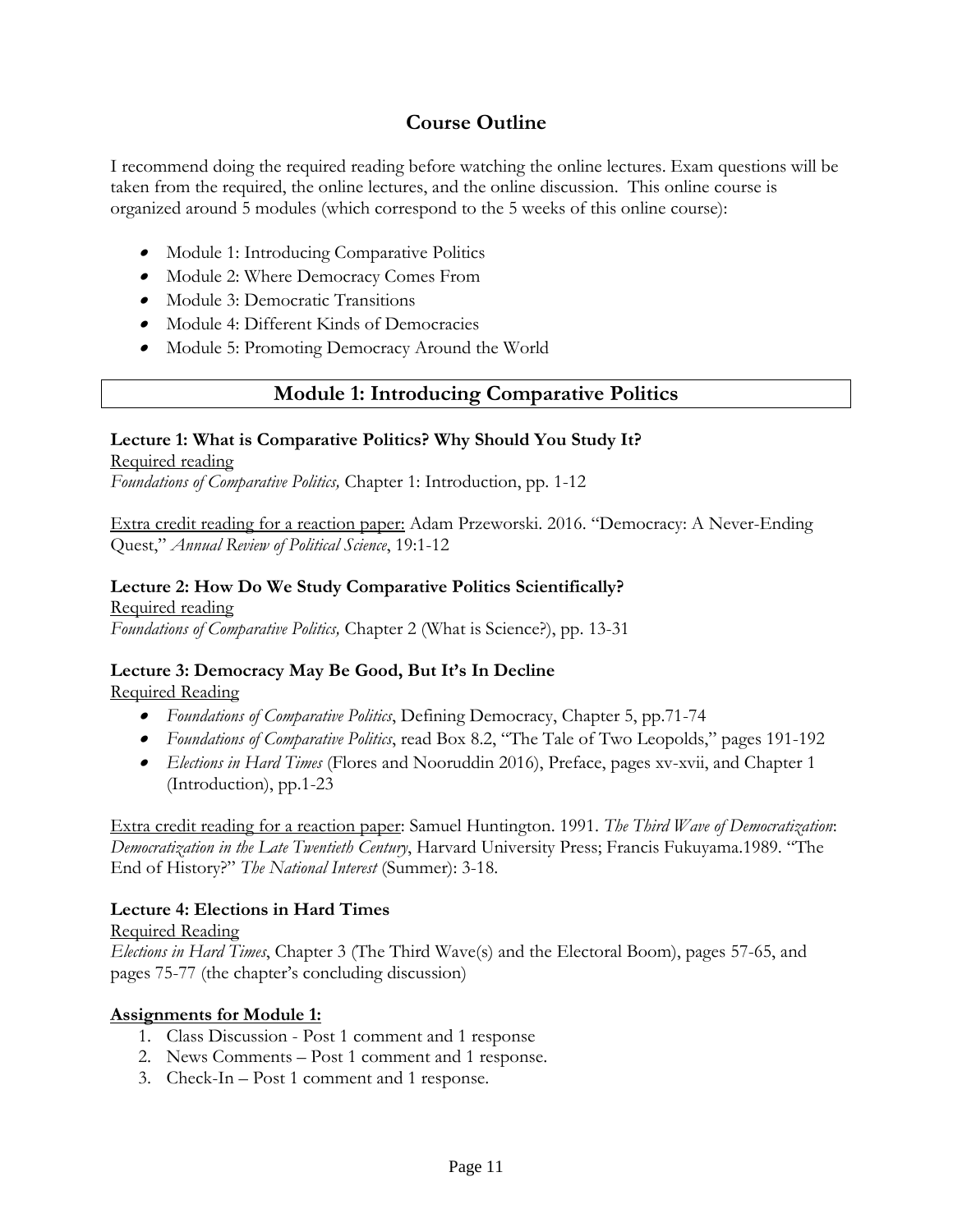## **Module 2: Where Democracy Comes From**

#### **Lecture 5: Economic Origins of Democracy**

Required reading *Foundations of Comparative Politics*, Chapter 5, pp. 75-95

### **Lecture 6: Cultural Origins of Democracy**

Required reading *Foundations of Comparative Politics*, Chapter 6, pp. 97-122

Extra credit reading for a reaction paper: Ronald Ingelhart and Pippa Norris, "The True Clash of Civilizations," *Foreign Policy*, No. 135 (Mar.-Apr., 2003), pp. 62-70

#### **Lecture 7: Electoral Origins of Democracy**

Required reading *Elections in Hard Times* (Flores & Nooruddin 2016), Chapter 2 (Why Have Elections Failed to Deliver?), pages 26-39

#### Required reading

*Elections in Hard Times* (Flores & Nooruddin 2016), Chapter 2 (Why Have Elections Failed to Deliver?), pages 39-56 (Start with the section, "A Theoretical Synthesis")

Read & comment on current affairs article(s) posted on the course website on Canvas

### **Assignments for Module 2:**

- 1. Class Discussion Post 1 comment and 1 response
- 2. News Comments Post 1 comment and 1 response.
- 3. Check-In Post 1 comment and 1 response.

## **Exam #1 – Due at the End of Module 2**

### **Module 3: Democratic Transitions**

# **Lecture 8: Democratic Transitions**

Required reading

- 1) Bottom-Up Transitions to Democracy: *Foundations of Comparative Politics,* Chapter 7, pp. 123- 143
- 2) Top-Down Transitions to Democracy: *Foundations of Comparative Politics*, Chapter 7, pp. 143- 154

Extra Credit Documentaries for a reaction paper: CNN Cold War Documentary, "The Wall Came Down" Episode and "Conclusions" Episode (see the "Extra Credit" Module on our Canvas course website for a link these episodes on YouTube)

### **Lecture 9: The Third Wave of Democracy**

Required reading

*Elections in Hard Times* (Flores & Nooruddin 2016), Chapter 3 (The Third Wave(s) and the Electoral Boom), pages 65-75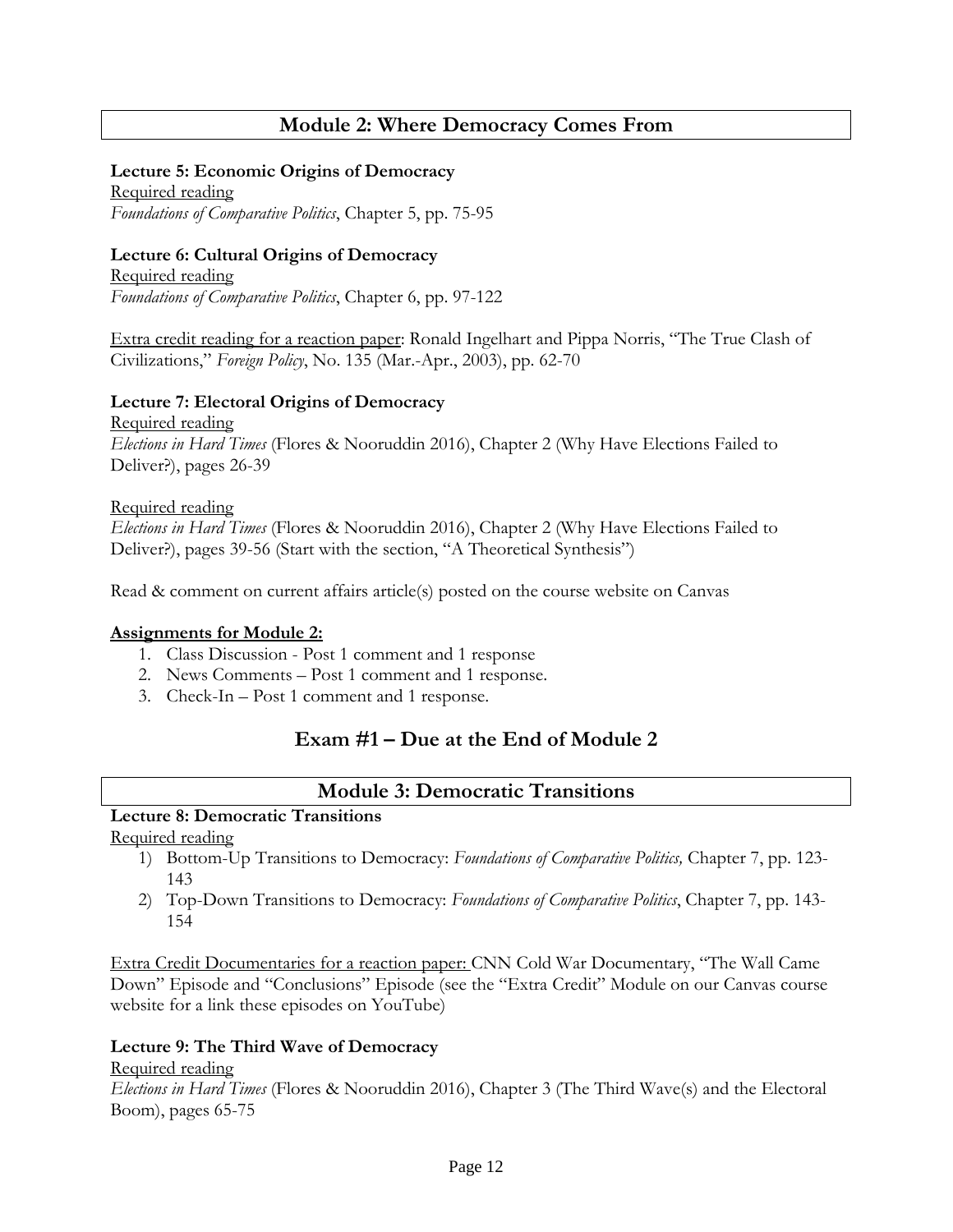### **Lecture 10: Contingent Legitimacy**

*Elections in Hard Times* (Flores & Nooruddin 2016), Chapter 4 (The Ephemeral Power of Contingent Legitimacy), pages 81-95

### **Assignments for Module 3:**

- 1. Class Discussion Post 1 comment and 1 response
- 2. News Comments Post 1 comment and 1 response.
- 3. Check-In Post 1 comment and 1 response.

## **Module 4: Different Kinds of Democracies**

### **Lecture 11: Parliamentary Systems**

Required reading

- 1) Classifying Democracies: *Foundations of Comparative Politics,* Chapter 10, pp. 217-220
- 2) Parliamentary Democracies: *Foundations of Comparative Politics,* Chapter 10, pp. 221-240

### **Lecture 12: Presidential Systems**

Presidential & Semi-Presidential Democracies: *Foundations of Comparative Politics,* Chapter 10, pp.240- 251

Extra Credit Reading for a reaction paper: Brazil & Afghanistan News Articles on Choosing Political Institutions (see the "Extra Credit Readings" Module on our Canvas course website)

#### **Lecture 13: Electoral Systems, Part 1 (Overview & Majoritarian Systems)** Required reading

*Foundations of Comparative Politics*

- "Majoritarian Electoral Systems," pages 261-272 in Chapter 11
- Duverger's Theory, read pages 315-318 ("Summarizing Duverger's Theory) in Chapter 12
- Median Voter Theorem, read page 206 (Box 9.1: "The Median Voter Theorem and Party Competition") in Chapter 9

#### **Lecture 14: Electoral Systems, Part 2 (Proportional Representation)** Required reading

*Foundations of Comparative Politics*

• "Proportional Electoral Systems," pages 272-279 in Chapter 11

### **Assignments for Module 4:**

- 1. Class Discussion Post 1 comment and 1 response
- 2. News Comments Post 1 comment and 1 response.
- 3. Check-In Post 1 comment and 1 response.

## **Exam #2 – Due at the End of Module 4**